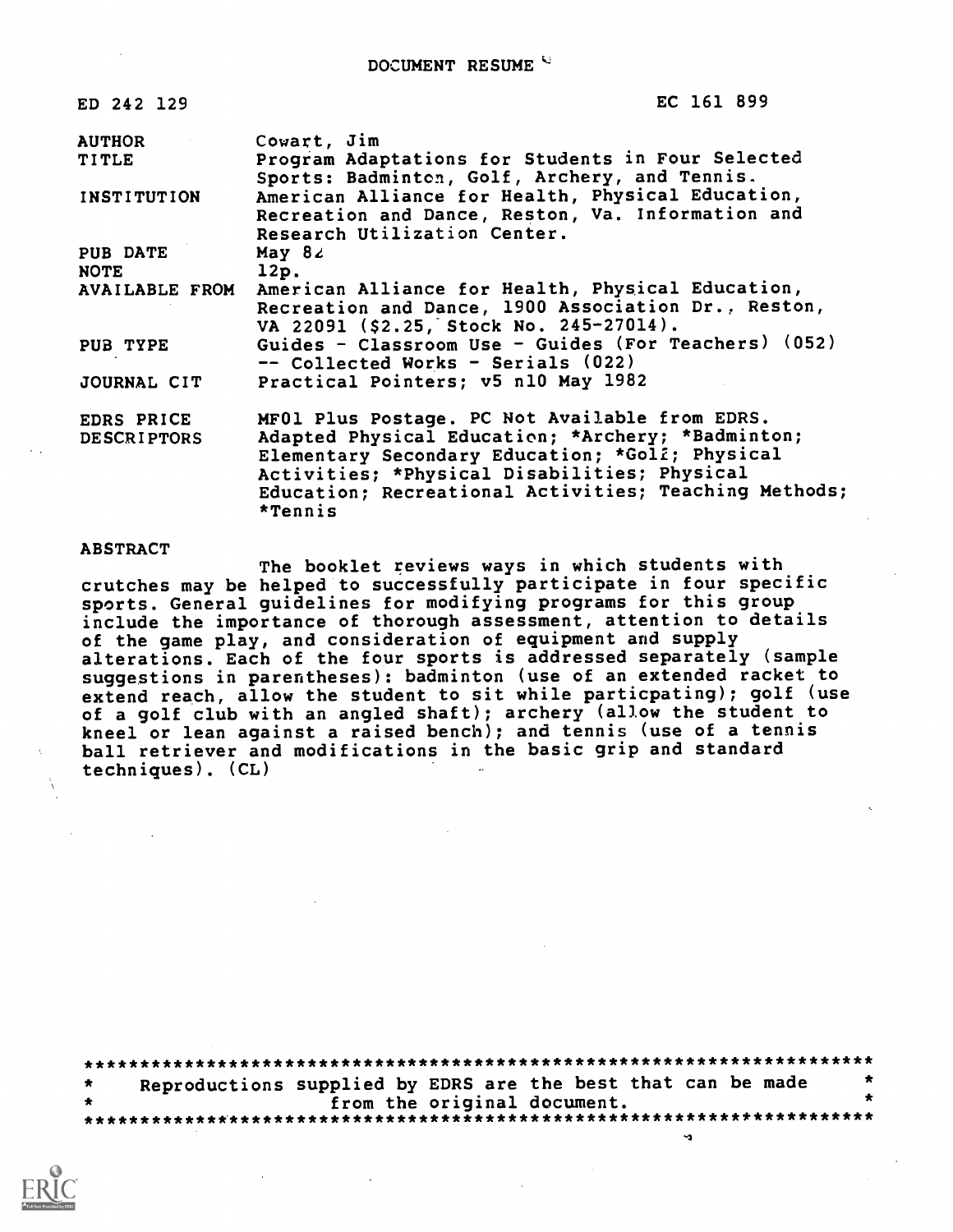

American Alliance for Health, Physical Education, **Recreation and Dance** 

**Physical Education and Recreation** for the Handicapped: Information and Research Utilization Center 1900 Association Drive, Reston, VA 22091

Nay, 1982

Volume 5, Number 10

STUDENTS IN FOUR SELECTED SPORTS: PROGRAM ADAPTATIONS BADMINTON, GOLF, ARCH. ; AND TENNIS

position or policy.

ment do not necess inly represent official NIE

Jim Cowart

#### IN THIS ISSUE

EC161899

The American Alliance for Health, Physical Education, Recreation and Dance does not discriminate in any of its programs and activities on the basis of race, religion, color, oational origin, sex, or handicapping conditions.

> "PERMISSION TO REPRODUCE THIS MATERIAL IN MICROFICHE ONLY HAS BEEN GRANTED BY

245-27014 Stock Number:

TO THE EDUCATIONAL RESOURCES INFORMATION CENTER (ERIC)."

**HPERD Publications** © 1982 • The American Alliance for Health, Physical Education, Recreation and Dance, 1990 Association Drive, Reston, VA 22091

 $\boldsymbol{2}$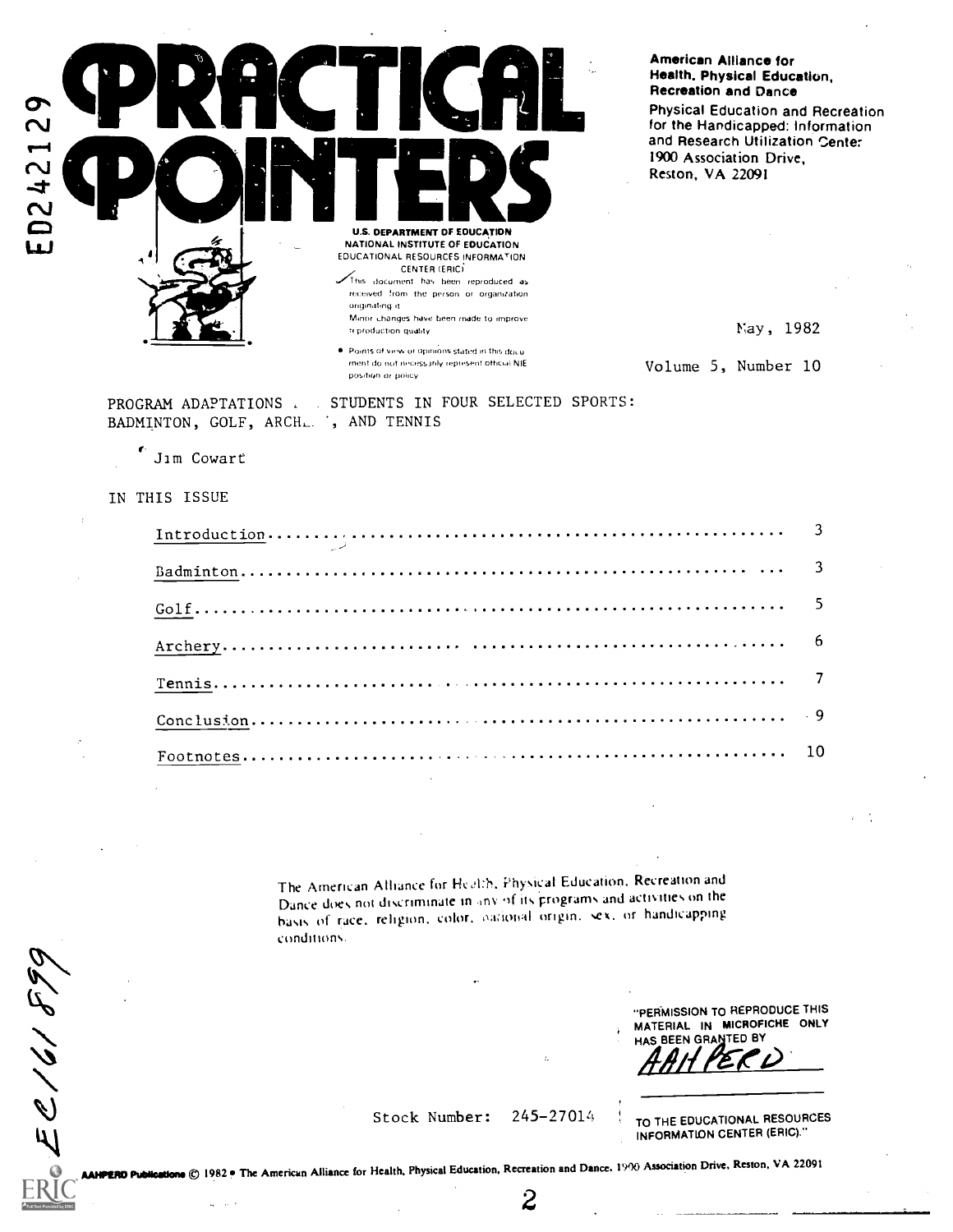# PURPOSES OF THE AMERICAN ALLIANCE FOR HEALTH, PHYSICAL EDUCATION, RECREATION AND DANCE

The American Alliance is an educational organization, structured for the purposes of supporting, encouraging, and providing assistance to member groups and their personnel throughout the nation as they seek to initiate, develop, and conduct programs in health, leisure, and movement-related activities for the enrichment of 1.aman life.

Alliance objectives include:

1. Professional  $grc$  wth and development--to support, encourage, and provide guidance in the development and conduct of programs in health, leisure, and movement-related activities which are based on the needs, interests, and inherent capacities of the individual in today's society.

2. Communication--to facilitate public and professional understanding and appreciation of the importance and value of health, leisure, and movement-related activities as they contribute toward human well-being.

3. Research--to encourage and facilitate research which will enrich the depth and scope of health, leisure, and movementrelated activities; and to disseminate the findings to the profession and other interested and concerned publics.

4. Standards and guidelines--to further the continuous development and evaluation of standards within the profession for personnel and programs in health, leisure, and movement-related activities.

5. Public affairs--to coordinate and administer a planned program of professional, public, and governmental relations that will improve education in areas of health, leisure, and movementrelated activities.

6. To conduct such other activities as shall be approved by the Board 'f Govenors and the Alliance Assembly, provided that the Alliance shall not engage in any activity which would be inconsistent with the status of an educational and charitable organization as defined in Section 501(c)  $(3)$  of the Internal Revenue Code of 1954 or any successor provision thereto, and none of the said purposes shall at any time be deemed or construed to be purposes other than the public benefit purposes and objectives consistent with such educational and charitable status.

Bylaws, Article III

 $\mathcal{S}$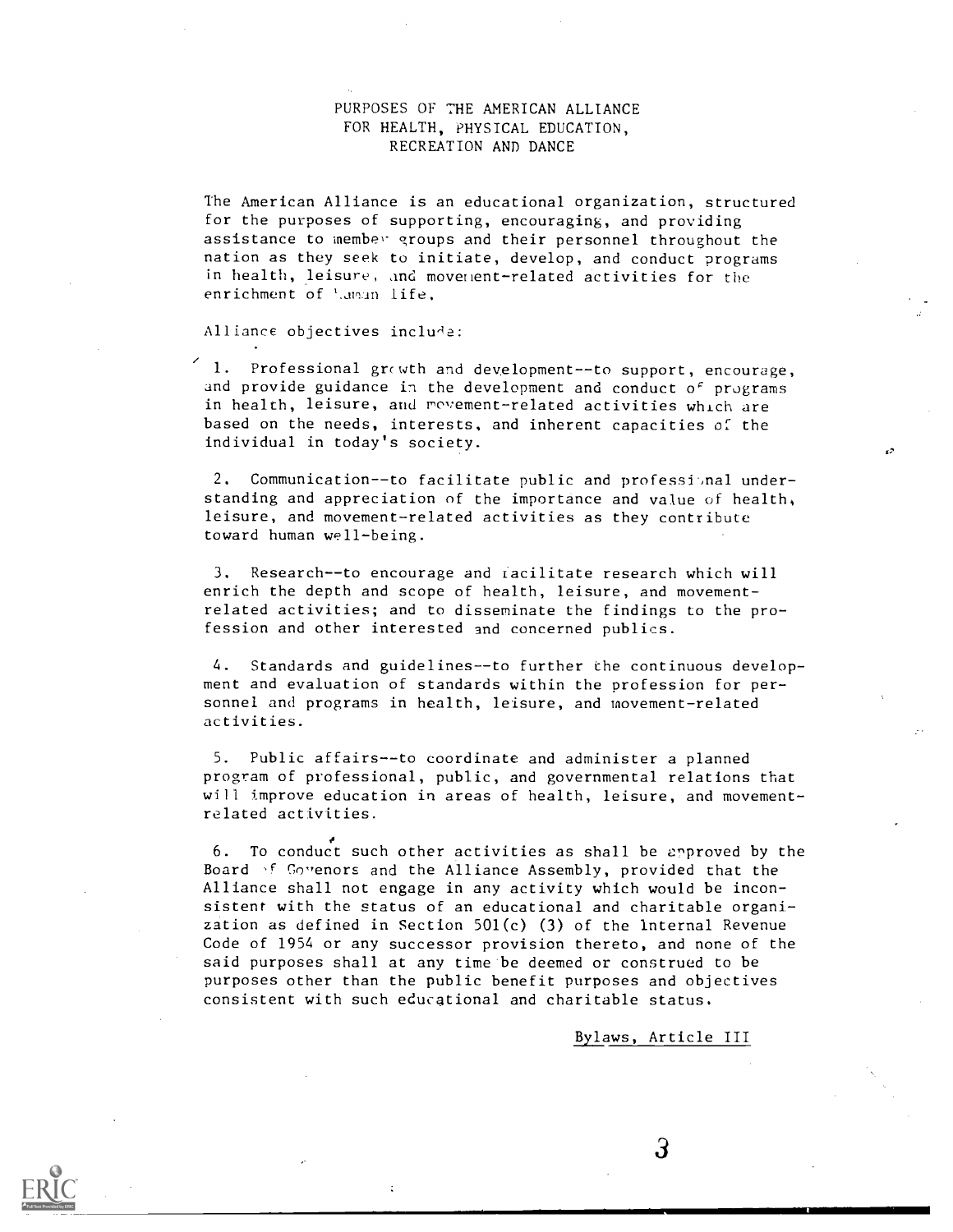#### INTRODUCTION

-3-

Today great strides are being made in the recognition of a disabled individual as an unique person who simply has an impairment, instead of a disabled individual who is limited and handicapped. Sports and recreational activities have played a significant role in overcoming preconceived ideas regarding the disabled person and his/her abilities. These activities have provided the vehicle for communicating the disabled person's capabilities to nun-disabled peopic.

ile significant rcle that the physical educator plays is in assisting disablod persons to develop and effectively use movement skills. To utilize these kills in meaningful sports and recreational activities is the ultimate goal. In fulfilling this role as facilitator of skill development, the physical educator is challenged by the varying abilities of students who need assisting devices such as wheelchairs, crutches, and prosthetic devices, for independent living. Each aid presents a unique challenge to the student and his/her teacher in learning a particular skill. The teacher must determile the student's potential and develop it to the fullest.

The purpose of this article is to review some accommodations that have been made to assist students with crutches to successfully participate in four selected sports. Common to all are some general points to consider when modifying programs for the crutch walker:

- . Through assessment, the teacher should learn the pupil's ability to control his/her body while using crutches, as well as his/her level of performance in the continuum of acquired skills. With this knowledge, any needed program modifications can be made appropriate for the individual's capabilities.
- . There are many areas of game play that may be changed so that a disabled pupil with crutches can compete in peer-related activities. These include decreasing the playing area, permitting additional trials, bounces, or hits, reducing the numper of points required to complete a game, and so on.
- . Finally, the modification of equipment and supplies may allow individuals with movement limitations to more fully participate in selected sports with classmates. Adjustments may consist of lowering a net or basket or using lighter, longer, or larger pieces of equipment or supplies.

#### BADMINTON

In order to see what adjustments are needed in the sport of badminton for a student dependent on crutches, it is first necessary to determine if the pupil can maintain balance with ore crutch while swinging a racket with the other hand (see Figure 1). If the pupil can sustain adquate balance while swinging a racket, note whether the student can effectively move with the assistance of one crutch to rally the shuttle. Knowing the pupil's range of movement will help determine the most appropriate size of the playing space. This could involve only a slight reduction of the singles court (marked with

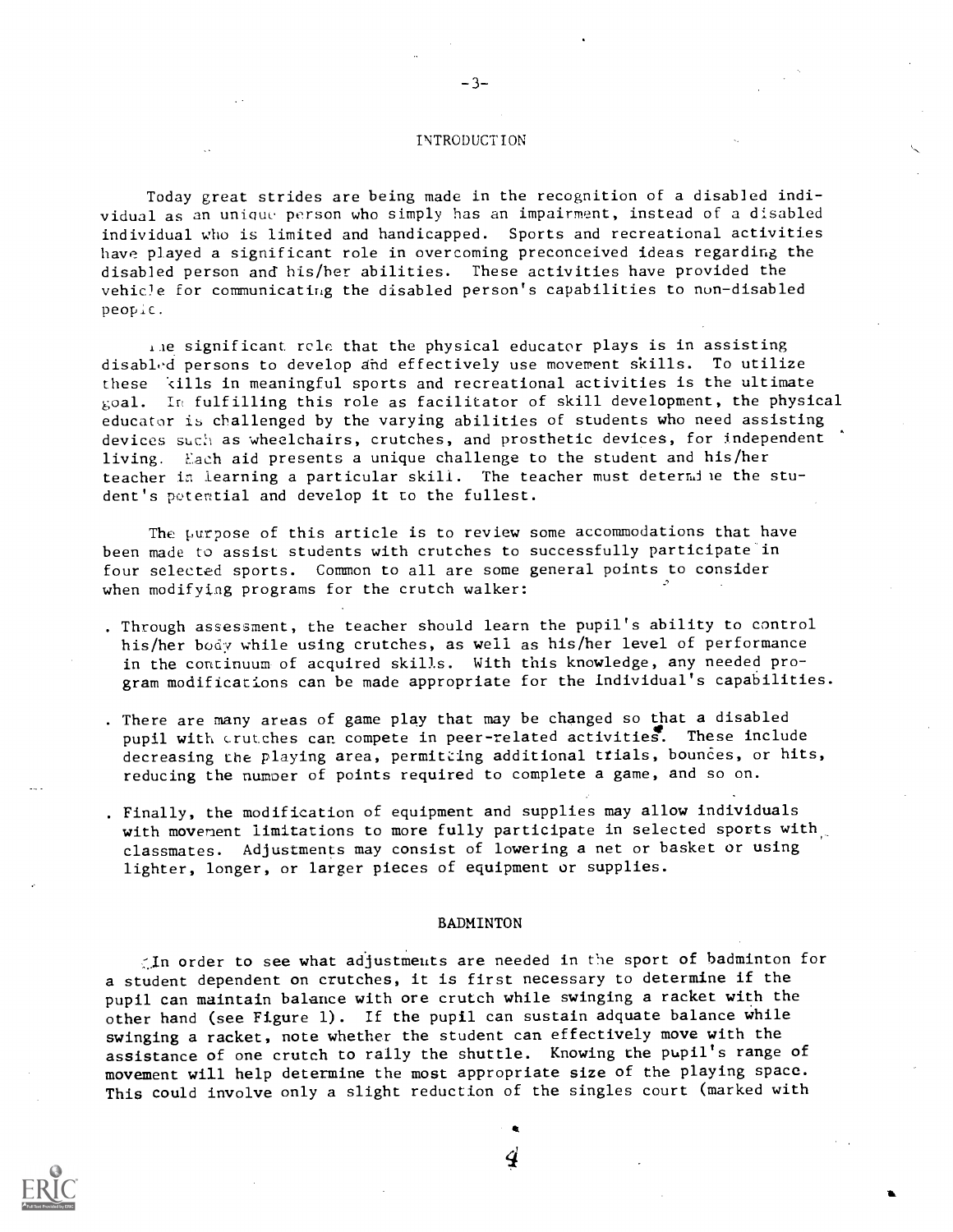

tape) to the use of half of r singles play-<br>ine area. A second alternative lay doubles, ing area. A second alternative alay doubles,<br>in which players play side by such a other approach in which players play side by such the order approach in the reducing court size is to play the badminton in to reducing court size is to play badminton in<br>which the student with crutches play side by side which the student with crutches  $pla$ , with another participant in the forecourt, while a third player covers the hackcourt.<sup>1</sup> In addition, for both singles and doubles if the ircividual is severely restricted in movement the "drop s' t" may be declared illegal, again limiting the playi- Area that needs to be covered.

For a pupil who has good upper body strength and coordination, an extended racket may help increase his/ her reach.<sup>2</sup> Such a racket may be constructed by removing the racket head from one racket and the handle

fror another leaving the entire length of the shaft in both cases. The racket sha ts are then connected by sliding each open end onto a  $3"$ -4" circular rod (the rod is the diameter of the inside of the shaft) and welding the two pieces securely in place, forming a lengthened badminton racket.

Specific problems experienced by some pupils who have movement limitations have been maintaining balance when using one crutch, retrieving a shuttle from the floor, and serving the shuttle. The methods described below address' each area of difficulty:

. A problem experienced by.a few students is the inability to maintain body balance after taking a "good" swing at the shuttle. A cane handle racket (see Figure 2) was found to be of assistance to these pupils.3 In constructing the cane handle racket a regular racket handle was first removed and replaced with a cane handle. Then a rubberized material was attached to the racket top, providing the student with a crutch that could be used to help maintain a greater degree of balance.



. Some students have difficulty retrieving the badminton bird from the floor. An aid that has proven helpful was developed by Fait.<sup>4</sup> Strips of velcro were attached around the base of the shuttle, as well as to the top of the racket. The addition of the velcro to the bird did not seem to adversely affect the flight, while it did provide a practical means for recovering the shuttle.

. Serving proves a difficult task for other individuals because of the need to use one hand to hold a crutch for controlling the stationary body position. One Figure 2. method that may be helpful is to place the bird on the strings of the racket being held in the free

5

hand. Next lift the racket upward propelling the shuttle into the air, then <sup>s</sup> 'ike the bird with an underhand stroke. A second method is to hold the bi. with the thumb and forefinger of the erutch hand. When ready to serve,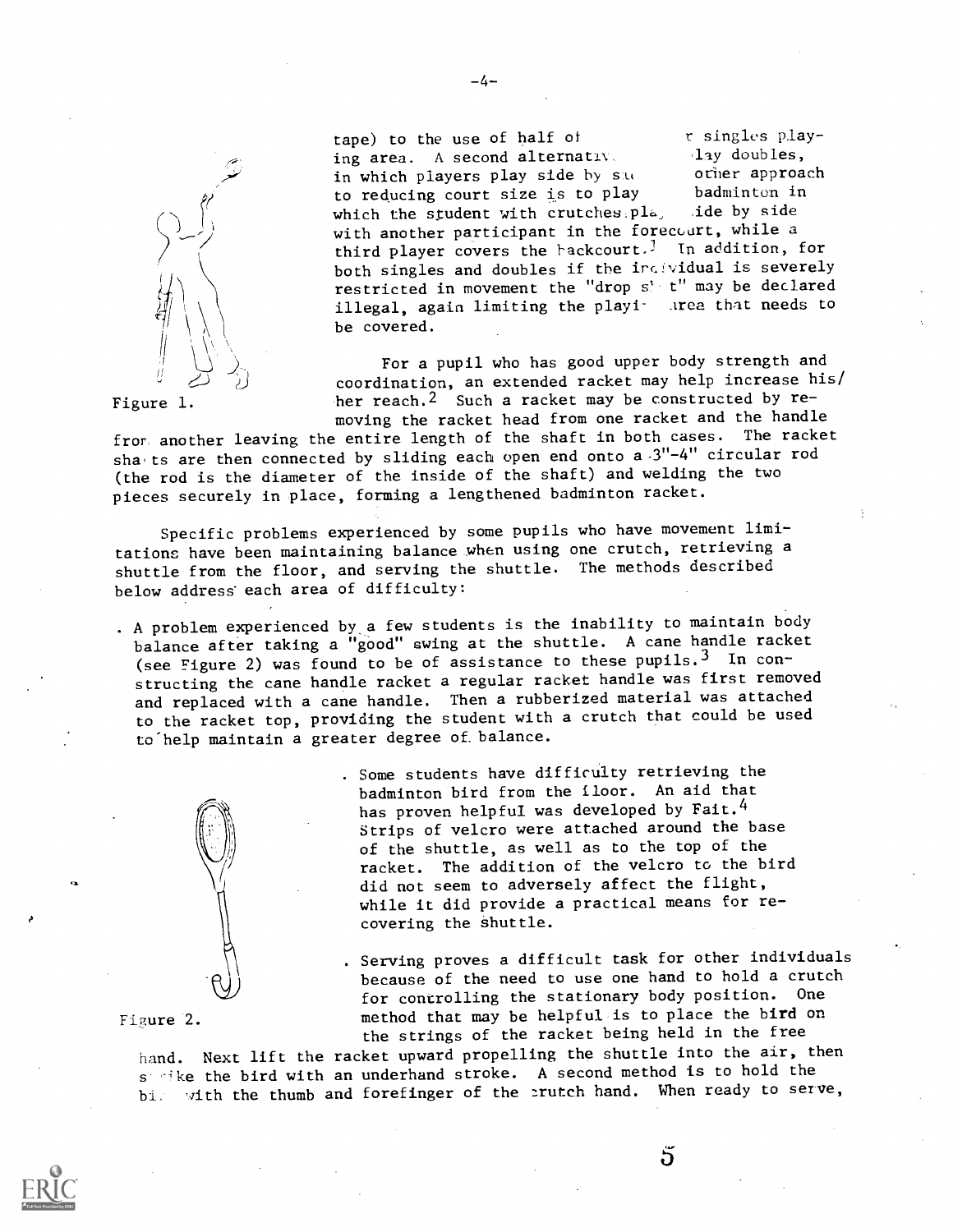the player releases the bird and the racket is brought forward to hit the shuttle with an underhard stroke.

If a student needs two crutches to maintain body stability, an alternative approach has been to have the individual sit while participating. A stable chair on wheels with arm rests (often found in school offices), or a wheelchair, provides the pupil body stability while swinging the racket, and offers a convenient means of retrieving a shuttle out of play. Being in a wheelchair may be new to some pupils. In such cases practice may be necessary before the individual feels comfortable and plays effectively. The student in a seated position will probably experience some of the same problems as one using crutches, i.e., limited mobility, difficulty in retrieving a shuttle from the floor, etc. In most of these cases the solutions discussed above for a pupil needing crutches apply also to the person in a seated position.

#### GOLF

Golf is another sport in which a student with,crutches can participate with success. As with badminton the student may find that support can be maintained with one crutch while swinging a club with the free hand (see Figure 3). In such a case a right-handed individual is encouraged to use a



right-handed club and play forehand while supporting himself/herself with a crutch in the left hand (vice versa for a left-handed person). This approach was emphasized because the pupil is generally capable of greater initial control of the club with the forehand swing. (If a right-handed individual chooses to use a left-handed club and play backhanded, then he/she should be assisted in developing this technique.)

Balance and club control are the key areas that need to be perfected by the pupil. Through experimentation the individual will find the best position to place his/her crutch in order to sustain a stable base of support while swinging the club with the free hand. The hand and arm will be emphasized in the

# Figure 3.

 $\left\lbrack \right.$ 

swing. The amount of shoulder and trunk involvement in the swing will depend on the student's ability to maintain body balance.

If the student is unable to support himself/herself without using both crutches then he may find success by half-leaning, half-sitting against a raised bench<sup>5</sup> (see Figure 4). While in this position the pupil should try to support himself/herself in as straight a position as possible. Having legs slightly spread assists in providing a stable base of support. As with a one arm swing, the hands, arms, and shoulders are emphasized in the swing more than the body turn. For individuals unable to maintain balance while leaning against a bench the next reasonable accommodation would be a wheelchair where the student would be even more securely planted. General points helpful in adjusting to the seated position are: securely lock the wheels of the chair to prevent movement during the swing; add a large cushion to the seat of the

6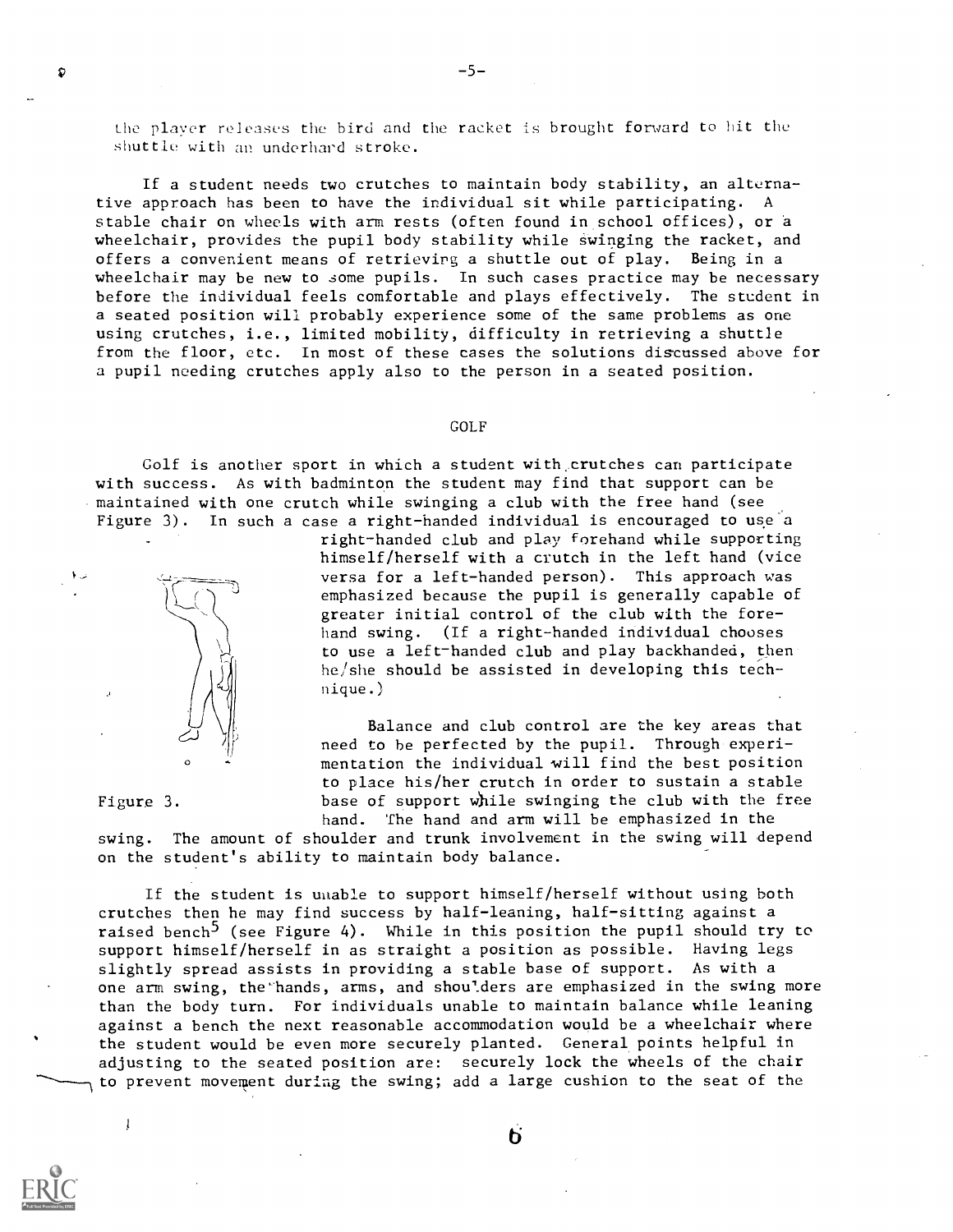

Figure 4.

Figure 5.



chair to increase the height of the student; use a safety strip around the abdomen or chest region to help maintain balance; remove the foot and/or arm rests to permit a freer swing.

A specific adaptation that has proven useful and practical to some wheelchair students is the use of a golf  $\blacksquare$ ub with an angled shaft (see Figure 5). When seated in a wheelchair an individual is often lower to the ground than if he/she was standing, therefore, the sole of an ordinary golf club held by the student while seated will be tilted up at an angle instead of being flat. This, of course, prevents consistency in hitting the ball. The use of the modified club with a bent shaft permits the sole of the'club to be flat on the ground, thus affording the chance for more consistency.<sup>6</sup> To construct the modified golf club the shaft of a golf club is cut into  $\mathfrak c$  wo pieces just above the ferrule. A metal rod 6"-8" long and the thickness of the inner diameter of the cut shaft is bent several degrees at its middle. The head end of the club shaft is placed onto one end of the bent rod and the handle portion of the shaft is inserted over the other rod end. The club is then welded at the joints to make a solid unit.

#### ARCHERY

In archery, as with the other sports that have been reviewed, the major adaptation needed by a student with crutches is securing a balanced position when shooting. The approaches used by students include kneeling on the ground or a low bench, inclining against a high stable bench, or sitting in a regular chair or a wheelchair.

. A few students have found that kneeling offers the best base of support



while shooting (see Figure 6). Kneeling on grass is adequate, but a firm pad or low bench on which to rest the knees works out better when the grass is wet, as is often the case in the early morning hours.

. Some pupils wearing long leg braces have preferred to lean against a raised bench (similar to that mentioned in the golf section) when assuming a shooting position (see Figure 7). By trial and discussion the best position on the bench for stability, comfort, and alignment with respect to the target can be determined.

Figure 6. In both of the above two positions (kneeling on the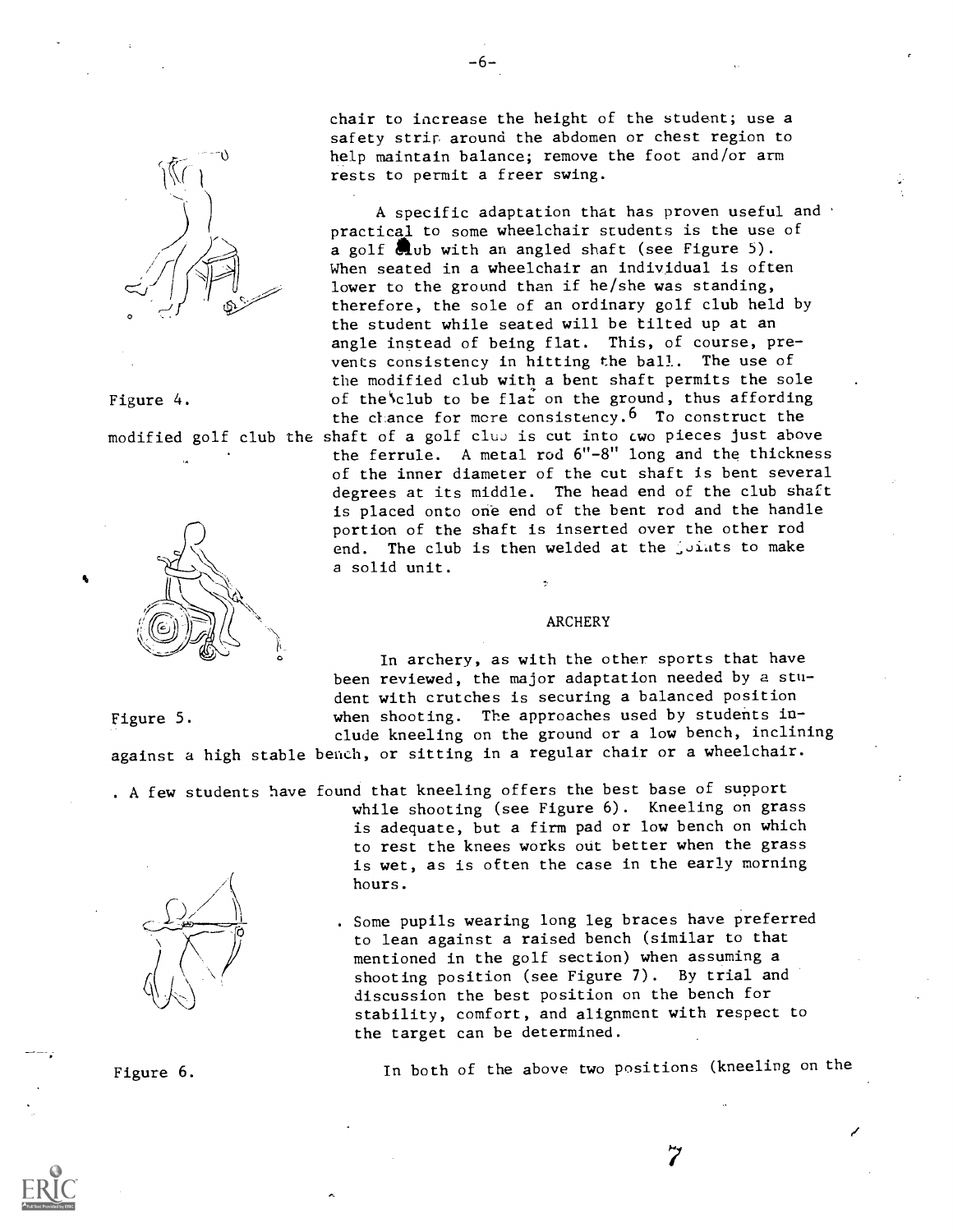

Figure 7.

ground and leaning against a raised bench) the fundamental steps normally taught to non-handicapped archers (nocking, bow hold, draw, anchor point, aim, release, and follow-through) are identically taught to these students and without any modification unless in response to a specific need.

For some youth, sitting in a regular chair or wheelchair is the only stable shooting position. The seated student, like the one kneeling on the ground or leaning against a bench, will generally follow the same basic steps in the shooting process that are stressed with able-bodied peers. There are some exceptions. For example, instead of being concerned with foot placement, the student in a chair is interested in the position, of the chair in relation to the

target; the chair position and alignment is important for stability as well as for providing the greatest degree of accuracy. In addition, it is important to find the proper body position sitting in the chair to be comfortable and able to consistently assume the same position while shooting. Finally, for an individual in a wheelchair, the bow arm in the "extended shoulder" torm is recommended because it creates a longer draw; such a draw helps keep the bowstring away from the wheel of the chair or arm rest when shooting from short distances.<sup>/</sup>

If after making the above suggested adjustments related to body and/or chair position, and introducing students to the basic shooting technique, it is found as with some nonhandicapped youth that a pupil experiences difficulty (see Cowart's article in on archery for the disabled).<sup>8</sup> This article elaborates on methods of keeping the arrow on the bowstring or arm rest, on pulling the bowstring when this presents difficulties, and other special problems.

# TENNIS9

Problems for students on crutches playing tennis are similar to those in badminton: maintaining body balance; stroke execution; serving the ball; retrieving a ball from the ground.



Figure 8.

. As with badminton it is necessary to note whether or not the student is capable of supporting himself/ herself in an upright position using one crutch wille swinging a racket with the free hand (see Figure 8). If stability is maintained, the question becomes how mobile the pupil can be on the court, an assessment through trial and discussion by the instructor and student. The pupil's range of movement, as in badminton, should govern the size of the playing space. Half the singles court may initially be used. Also, the player may be allowed two or three bounces before play is stopped. If further restrictions are needed, a portion of the forecourt closest to the net may be declared out of play.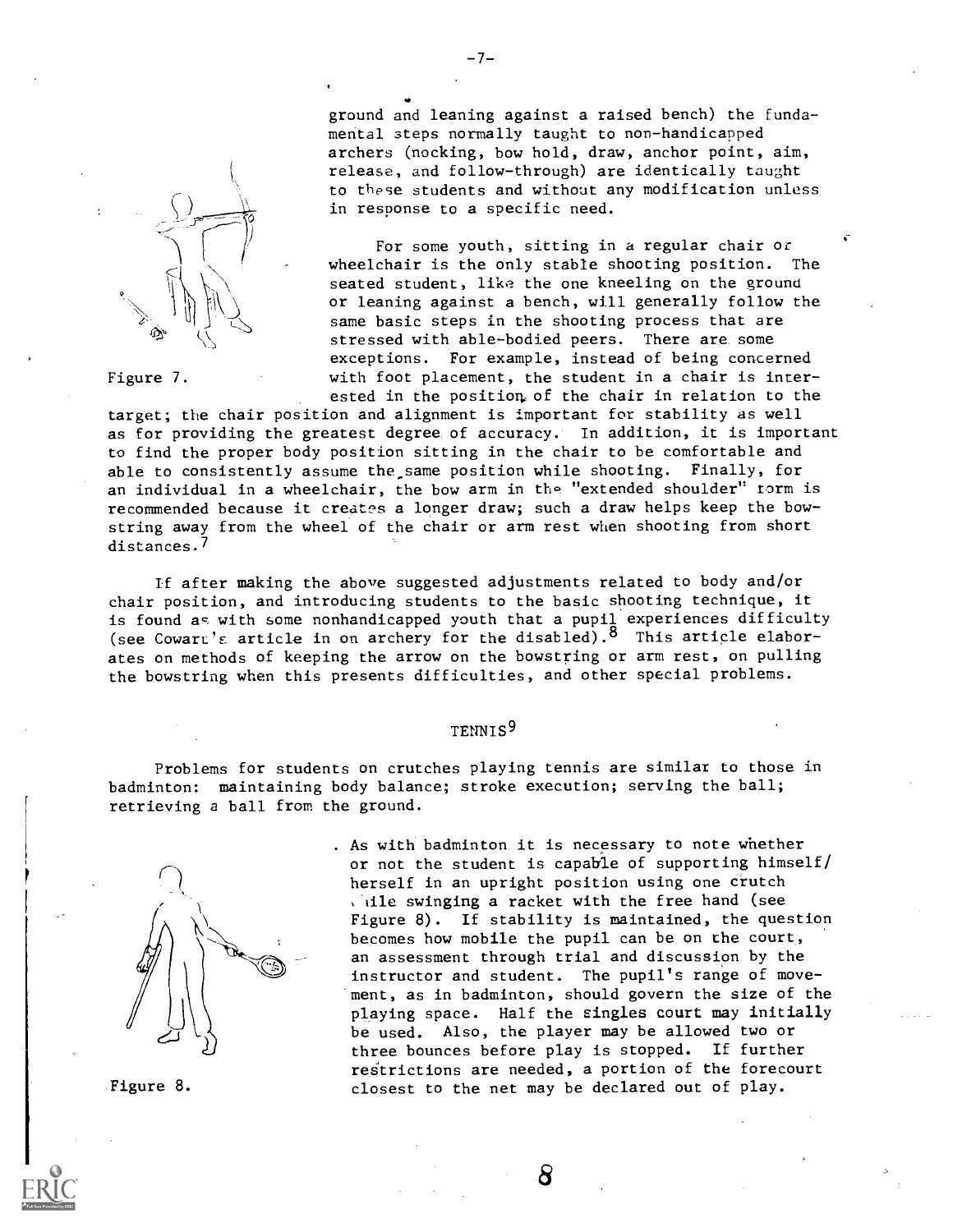Another approach is to play doubles or triples on a normal singles court, again with a two or three bounce rule if needed. Such accommodations have proven effective in involving a crutch walker in the game of tennis.

. When possible, the disabled student should be taught the basic grip and standard techniques for executing the basic strokes. Where this is not possible, modifications must be made. For example, for beginners it is sometimes difficult to get into position to execute the regular forehand and backhand strokes. The most practical approach in such cases is for the pupil to forsake "classic" strokes and play simply by eye-hand coordination, emphasizing good contact and racket face control to at least "get the ball back." These strokes at first will not feature the sideways stance, backswing of the racket, weight shift of body, and other elements of classical tennis strokes. But with time the pupil will become more adept at moving around the court and positioning himself/herself in relation to the flight of the ball -- at that point more conventional strokes will begin to emerge.

. In serving, a student who can sustain a stable position may be able to hold the ball with the thumb and forefinger of the crutch hand and toss into the air. Then the racket is brought forward in the regular manner to hit an overhand serve. Some individuals may be unable to serve overhand because<br>of the need to keep one crutch in contact with the ground at all times. In of the need to keep one crutch in contact with the ground at all times. this event two options are possible, both making use of an underhand serve. The first technique involves positioning the body such that the forward shoulder of the crutch arm is forward. The ball is held with the thumb and forefinger of the crutch hand. When the player is ready to serve, the ball is dropped, and after one bounce is hit with an underhand stroke. The second method is to plact the ball on the strings of the racket while holding the racket in the free hand. Lift the racket slightly upward propelling the ball in the air; following a bounce the ball is struck using an underhand swing.

. Some pupils using one crutch to play tennis have found it difficult co retrieve a tennis ball from the ground. For these students a tennis ball retriever can be easily made for this purpose.<sup>10</sup> The retriever is made from a tennis ball cut approximately in half (see Figure 9) and secured to the edge of the racket head or to the end of the handle. To retrieve the ball, simply press the adaption on the ball. The firmness of the rubber holds the ball and allows it to be easily retrieved.

The use of a who lehair may be necessary for a student who has been unable to effectively play in an upright position. On the whole, for a seated student, as with a pupil using crutches, the basic grip and strokes are taught with modifications centering on the position of the wheelchair in relation to the ball, method for maintaining body stability in the chair, and so on. In addition; because of the limitation in movement it will probably be necessary to include game modifications similar to those introduced for a student needing crutches, i.e., to reduce the size of the court and to allow additional bounces before play is stopped. Lastly, a major problem for a person unfamilar with a wheelchair is to learn to effectively move the chair, with racket in hand, about the court. It is a complex task that involves pushing the chair, adjusting

У



-8-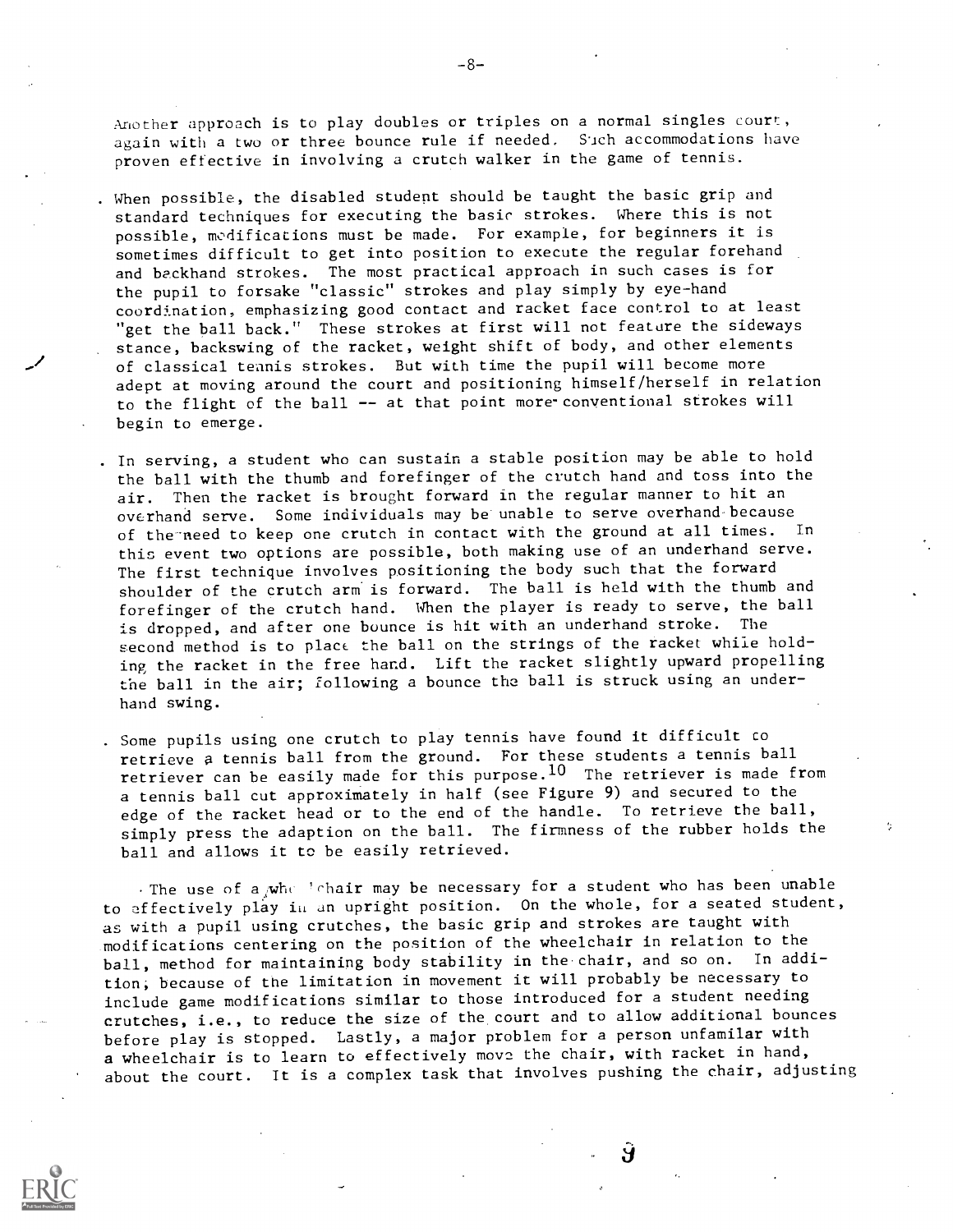

Figure 9.

the movement so that the chair is in the proper position in sufficient time to allow for preparation of the arms for the stroke, and then effectively contacting the ball with the racket. For a detailed description of methods of maneuvering a wheelchair and executing a stroke while seated, refer to a series of articles by Brad Parks in Sports 'N Spokes.

## CGNCLUSION

 $\bm{10}$ 

It is hoped that the general points reviewed at the beginning of this article, and the examples of program adaptations presented to help pupils with crutches successfully participate in four popular sports will be help ful. These suggestions should provide a starting point from which to offer an effective program for any crutch walker who desires to experience the joy of participating in these sports.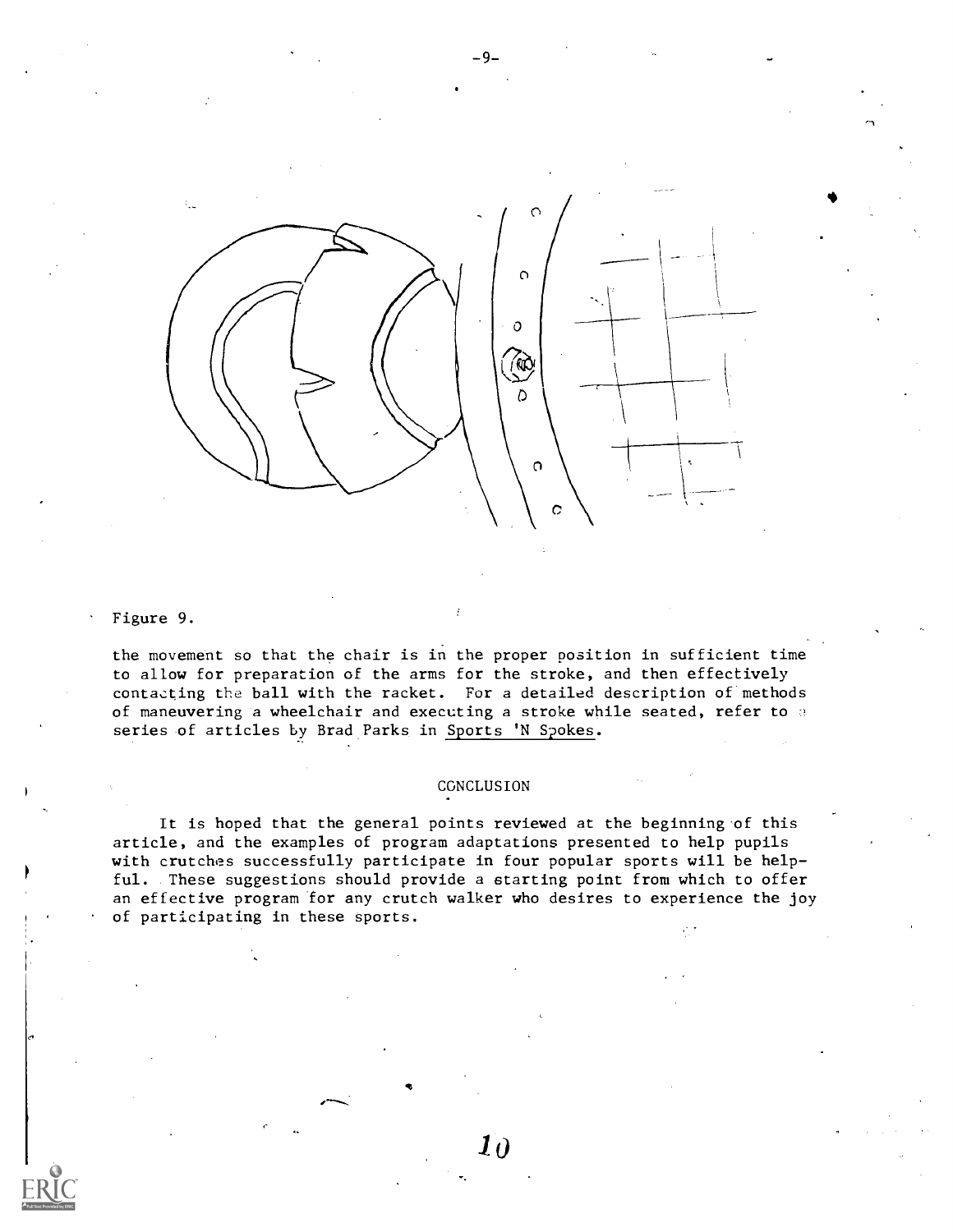$-10-$ 

EOOTNOTES<br>3<br>2 1Chrisman, D. "Badminton at 65 and Older." JOHPER 50

2Cowart, J. "Badminton for the Disabled." G.W.S. National Coaches Council Newsletter 2, Fall 1977.

3Cowart, J. "Cane Handle Badminton Racket." AAIPER/IRUC Briefings 2, May, 1977.

<sup>4</sup>Fait, H., and Shivers, J. <u>Therapeutic and Adapted Recreational Services</u>. Philadelphia, PA: Lea & Febiger, 1975.

SThe original idea was obtained- through correspondence with Peter Longo, Golf pro, P.O. Box 27283, Tempe, AZ 85282.

6Cowart, J. "Adapted Golf Club for Seated Student." AAHPER/IRUC Briefings 4, January 1979.

7Whitman, J. "Coaching Techniques for Wheelchair Archery." National Wheelchair Athletic Association, 40-42 62nd St., Woodside, NY 11377.

8Cowart, J. "Archery Pointers for Disabled." AAHPER/IRUC Briefings 3, October 1977.

9A game stressing the use of an ALL BALL (tennis ball size nerf ball) on a badminton court with a lowered net has been helpful to students in their stroke development.

10Cowart, J. "Tennis Ball Retriever." AAHPER/IRUC Briefings 5, January 1980.

 $\bm{l}$   $\bm{l}$ 

llParks, B. "Wheelchair Tennis - Parts 1, 2, 3, and 4." Sports 'N Spokes 6, Sept.-Oct., 1980, Nov.-Dec., 1980, Jan.- Feb., 1981, Mar.-Apr., 1981.